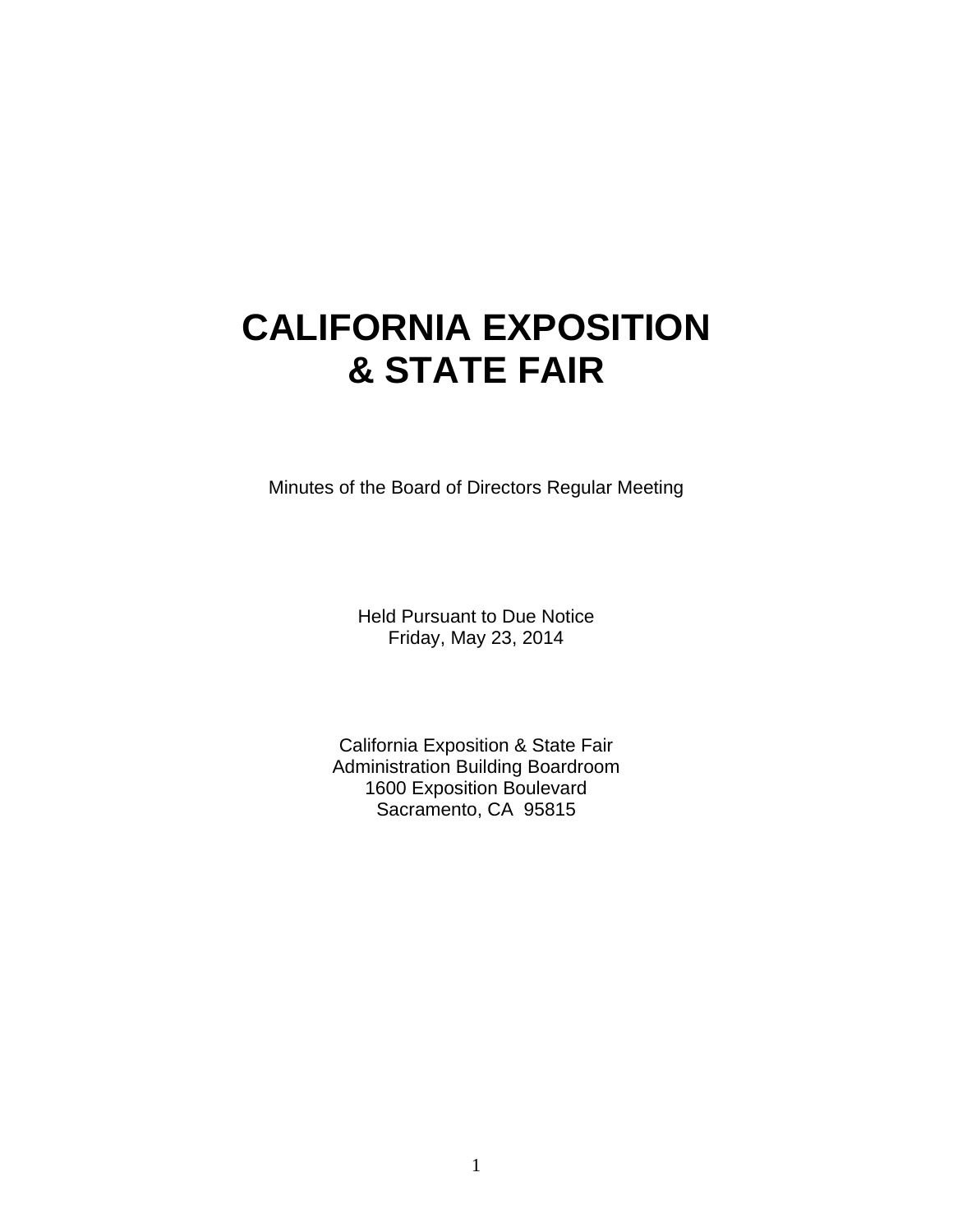#### **Directors Present**

Director Sonney Chong, Chair Director David Mallel, Vice Chair Director Corny Gallagher Director Rex Hime Director Hallie Muller Director Mark Nelson Director Willie Pelote

#### **Directors Absent**

Director Rima Barkett Director Patrick O'Brien

#### **Ex Officio Members Absent**

Senator Darrell Steinberg Assembly Member Roger Dickinson Assembly Member Susan T. Eggman Senator Anthony Cannella

#### **Staff Present**

Rick Pickering, Chief Executive Officer (CEO) Sonya Logman, External Affairs Director Samantha Brown, Financial Officer (FO) Carrie Wright, Programs Director Marcia Shell, Assistant General Manager, Operations (AGM) Greg Kinder, Deputy Manager, Programs Paul Gillingham, Maintenance Operations Manager Jennifer Koga, Accounting Officer/Supervisor Jan Risso, Contracts Manager Randy Brink, Cal Expo Volunteer Linda Contreras, Recording Secretary

#### **Others Present\***

Eric Mills, Action for Animals Jodie Moreno, Event Partnership, LLC Mona Foster, Hui 'O' Hawaii

\*May not include all others present in the room or arriving late.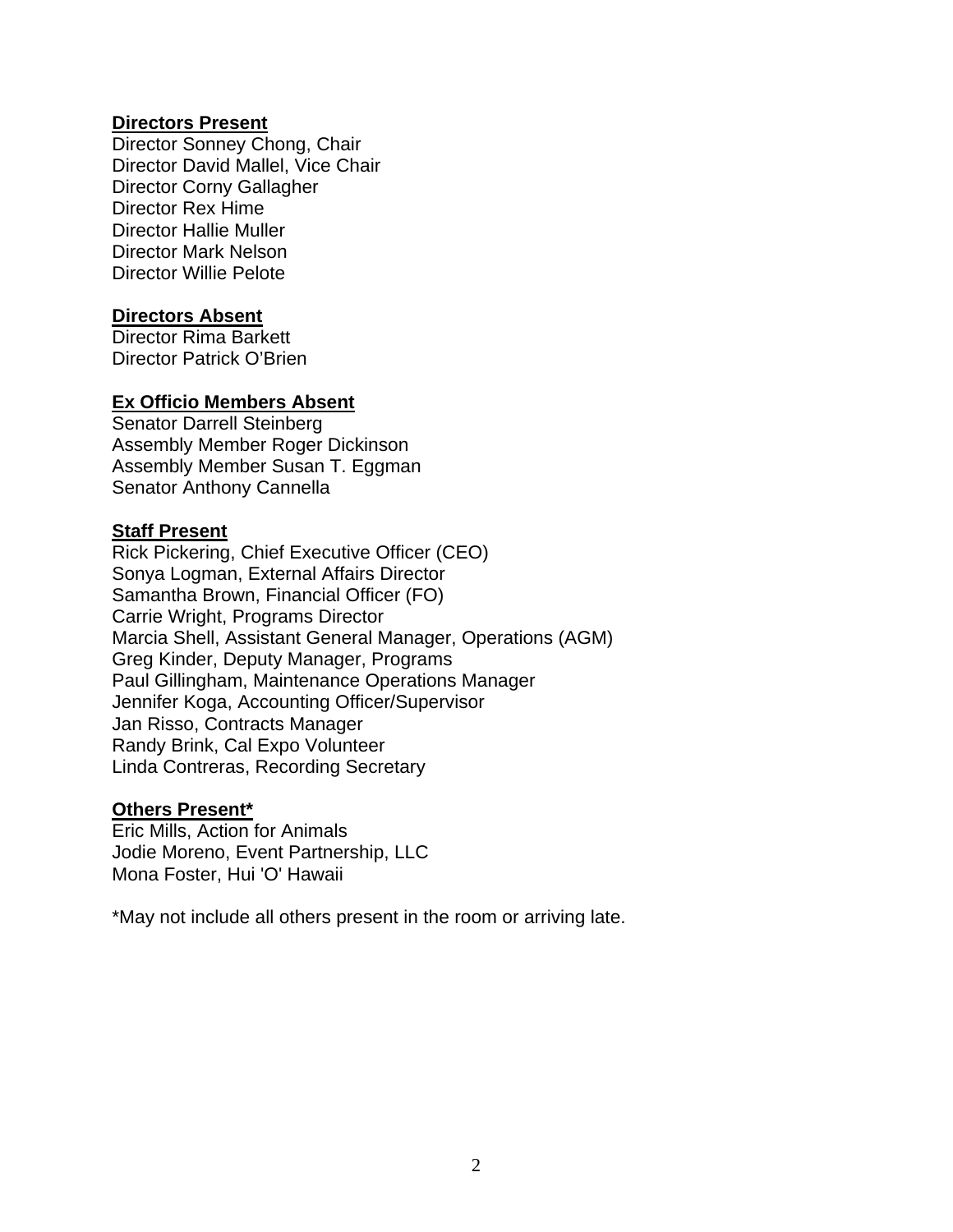# **1. CALL TO ORDER**

The meeting was called to order by Chair Chong at 12:35 p.m.

Chair Chong dispensed with reading the Mission Statement, Policy Statement and Public Comment Statement.

# **2. PLEDGE OF ALLEGIANCE**

Chair Chong asked Director Hallie Muller to lead the Board, Staff and Guests in the Pledge of Allegiance.

### **3. ROLL CALL**

Roll call was taken by CEO Pickering and a full quorum was present. Directors Barkett and O'Brien were not present and had asked to be excused.

#### **Motion:**

It was moved by Director Hime and seconded by Director Mallel to excuse the absences of Directors Barkett and O'Brien. **All in favor, motion carried unanimously.**

# **4. INTRODUCTION OF GUESTS & STAFF**

Introduction of Guests and Staff were made around the room.

### **5. MINUTES OF MEETINGS**

- a. Approve Board Meeting Minutes of March 28, 2014, as presented
- b. Approve Board Committees Meeting Minutes of February 28, 2014, as presented
- c. Approve Board Committees & Meeting Minutes of January 31, 2014, as presented
- d. Approve Board Committees & Meeting Minutes of December 13, 2013, as presented

#### **Motion:**

It was moved by Director Hime and seconded by Director Mallel to approve the Board Meeting Minutes of March 28, 2014, Board Committees Meeting Minutes of February 29, 2014, Board Committees & Meeting Minutes of January 31, 2014 and Board Committees & Meeting Minutes of December 13, 2013, as presented. **All in favor, motion carried unanimously.** 

e. Accept Agricultural Advisory Council Summary of Meeting Minutes for April 1, 2014, February 20, 2014 and January 22, 2014 Wine & Gala Committee Meetings, as presented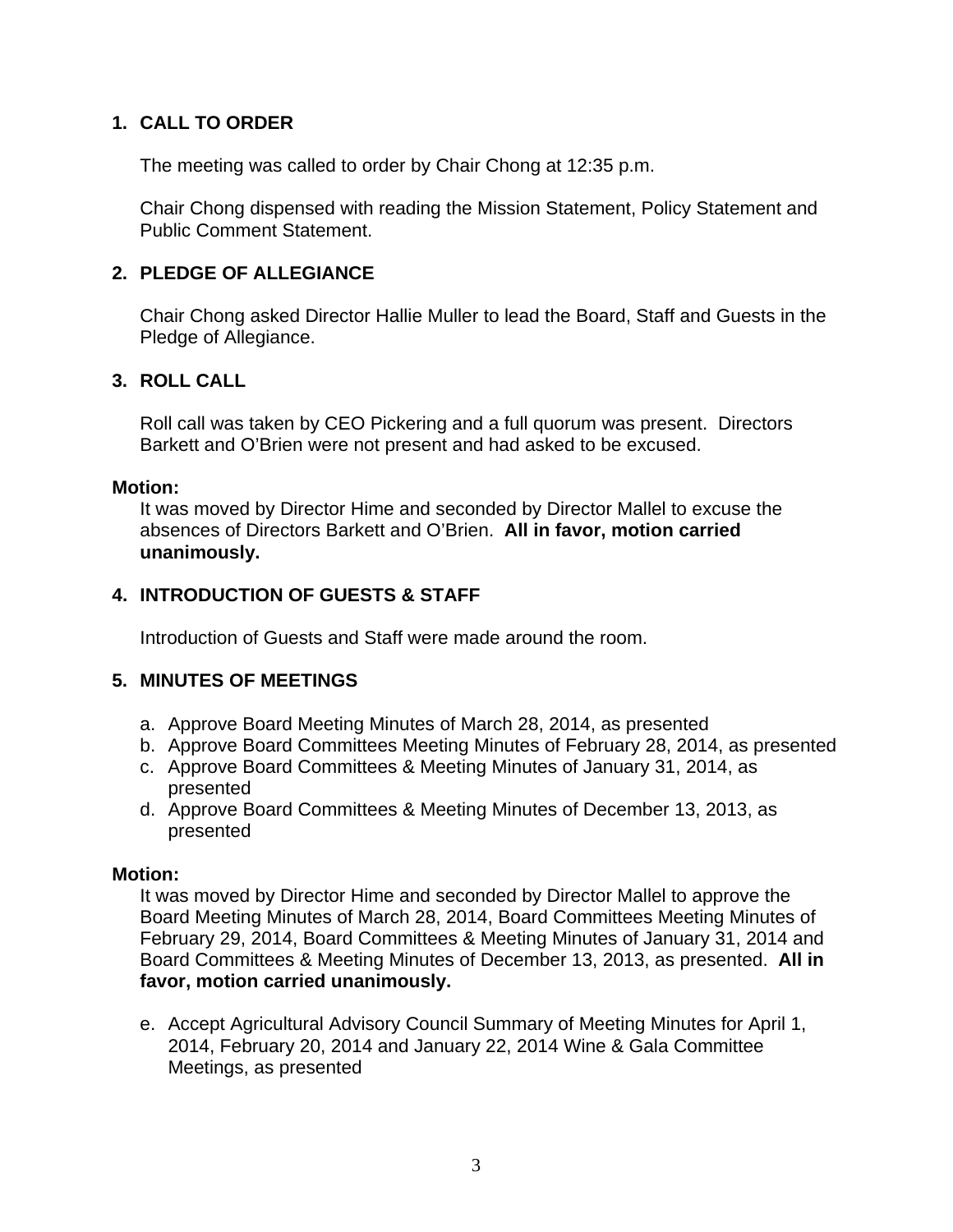- f. Accept Agricultural Advisory Council Meeting Minutes of February 20, 2014, as presented
- g. Accept Agricultural Advisory Council Meeting Minutes of December 12, 2013, as presented
- h. Accept Agricultural Advisory Council Meeting Minutes of June 13 2013, as presented
- i. Accept Agricultural Advisory Council Meeting Minutes of April 23, 2013, as presented

It was moved by Director Hime and seconded by Director Muller to accept the Agricultural Advisory Council Summary of Meeting Minutes for April 1, 2014, February 20, 2014, and January 22, 2014 of the Wine & Gala Committee Meetings and the Agricultural Advisory Council Meeting Minutes of February 20, 2014, December 12, 2013, June 13, 2013 and April 23, 2013, as presented. **All in favor, motion carried unanimously.** 

### **6. STAFF REPORTS**

a. State Fair, Agriculture & Marketing Committee – Director Muller

Director Muller reported the Committee recommends for approval of the 2014 Golden Bear Award recipient, Golden1; 2014 Vineyard of the Year Award recipient, Bechthold Vineyard; 2014 Agricultural Progress Award recipients, Harold Peterson and Patsy Gilbert and 2014 Technology Champion Award recipient, Robert Tse.

Director Muller reported that unfortunately, the recipient for the Wine Lifetime Achievement Award declined the award, and consequently the award will not be given out this year.

#### **Motion:**

It was moved by Director Hime and seconded by Director Nelson to approve the 2014 Golden Bear Award; 2014 Vineyard of the Year Award; 2014 Agricultural Progress Award; and 2014 Technology Champion Award recipients. **All in favor, motion carried unanimously.** 

Director Muller reported the Committee recommends for approval new members to the Agricultural Advisory Council, Brian Watson, Farm Bureau Federation and Sarah Watkins, California 4-H, University of California, Division of Agriculture and Natural Resources.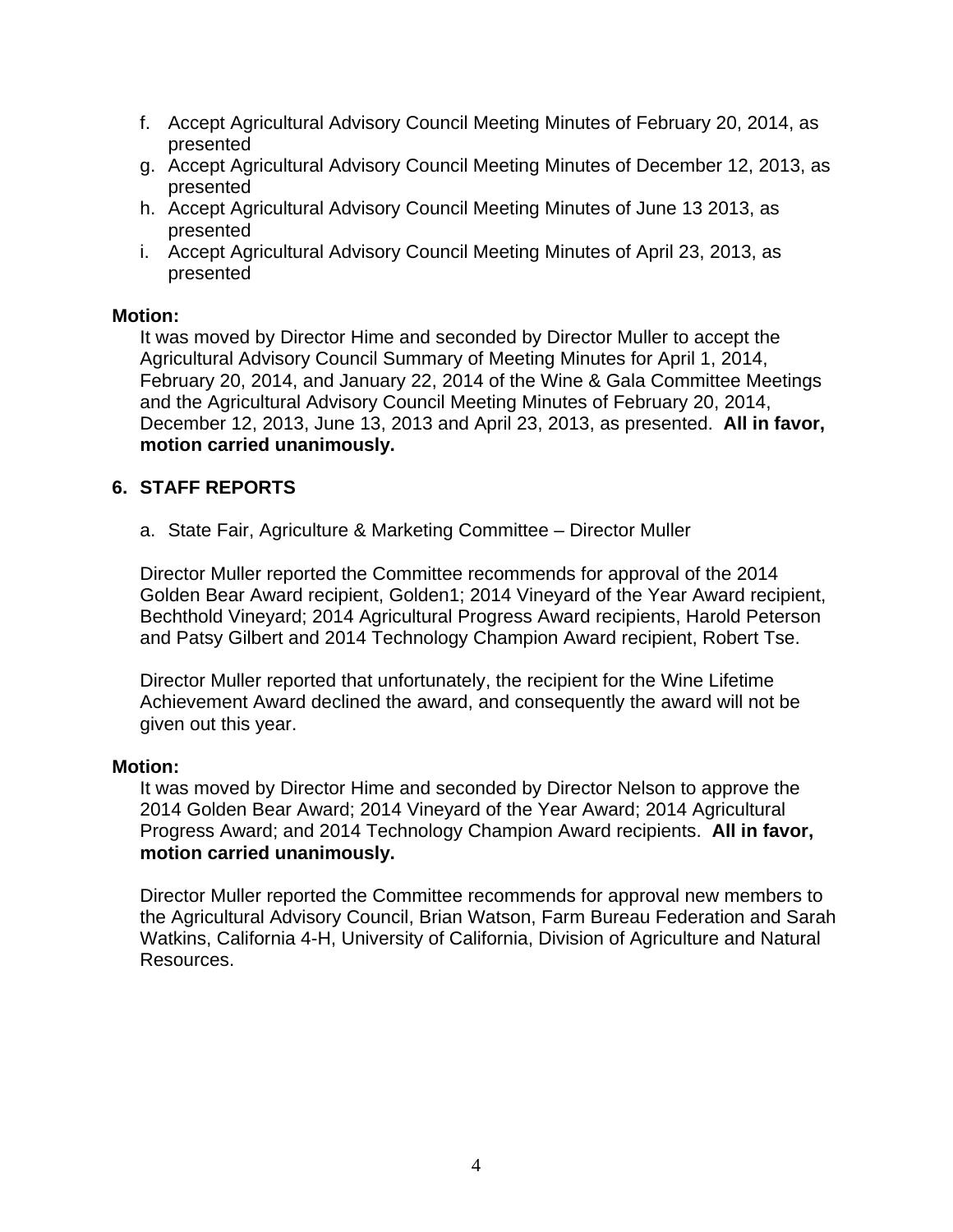It was moved by Director Hime and seconded by Director Mallel to approve the Agricultural Advisory Council's Recommendation of New Members, Brian Watson and Sarah Watkins to the Council. **All in favor, motion carried unanimously.** 

Carrie Wright, Programs Director, reviewed her staff reports included in the Board's packet.

Sonya Logman, External Affairs Director reported Glass Agency continues to work on the 2014 State Fair Campaign and distributed some samples of the State Fair Campaign and the State Fair poster. Copies for review are on file.

Ms. Logman reported and distributed information on the Read to Ride State Fair program which is available in English and Spanish. A copy for review is on file.

Ms. Logman reported Sacramento News & Review will provide a six week series on the 2014 State Fair. Ms. Logman reviewed her staff reports included in the Board's packet.

Jodie Moreno, Event Partnership, LLC, distributed and provided an update to the Board on the Sponsorship Sales. A copy for review is on file.

Ms. Moreno reported a Blood Drive has been scheduled in Bldgs., C & D at Cal Expo for Friday, June 6, 2014 by Blood Source and Univision.

CEO Pickering reported there is a lot of information in the staff reports regarding the 2014 State Fair. He noted that the staff reports will also be distributed to our Agricultural Advisory Council, Animal Care & Livestock Committee, and the Cultural Advisory Council members.

CEO Pickering complemented the entire management team for their efforts this year. He noted that without a Marketing Director for the last three months, a lot of things had to be done and thanked Sonya Logman and Carrie Wright for their support of our Marketing efforts in addition to their regular jobs.

Carrie Wright, Program Director, asked if the Board has any groups or stakeholders that would like to have a tour of the State Fair to please let her know.

b. Operations & Planning Staff Reports

AGM Shell reviewed her staff report included in the Board packet.

AGM Shell reported that the International Culture Exchange Group has contacted Cal Expo to discuss their 2014 Global Winter Wonderland which normally is held for three months during the Christmas holiday season.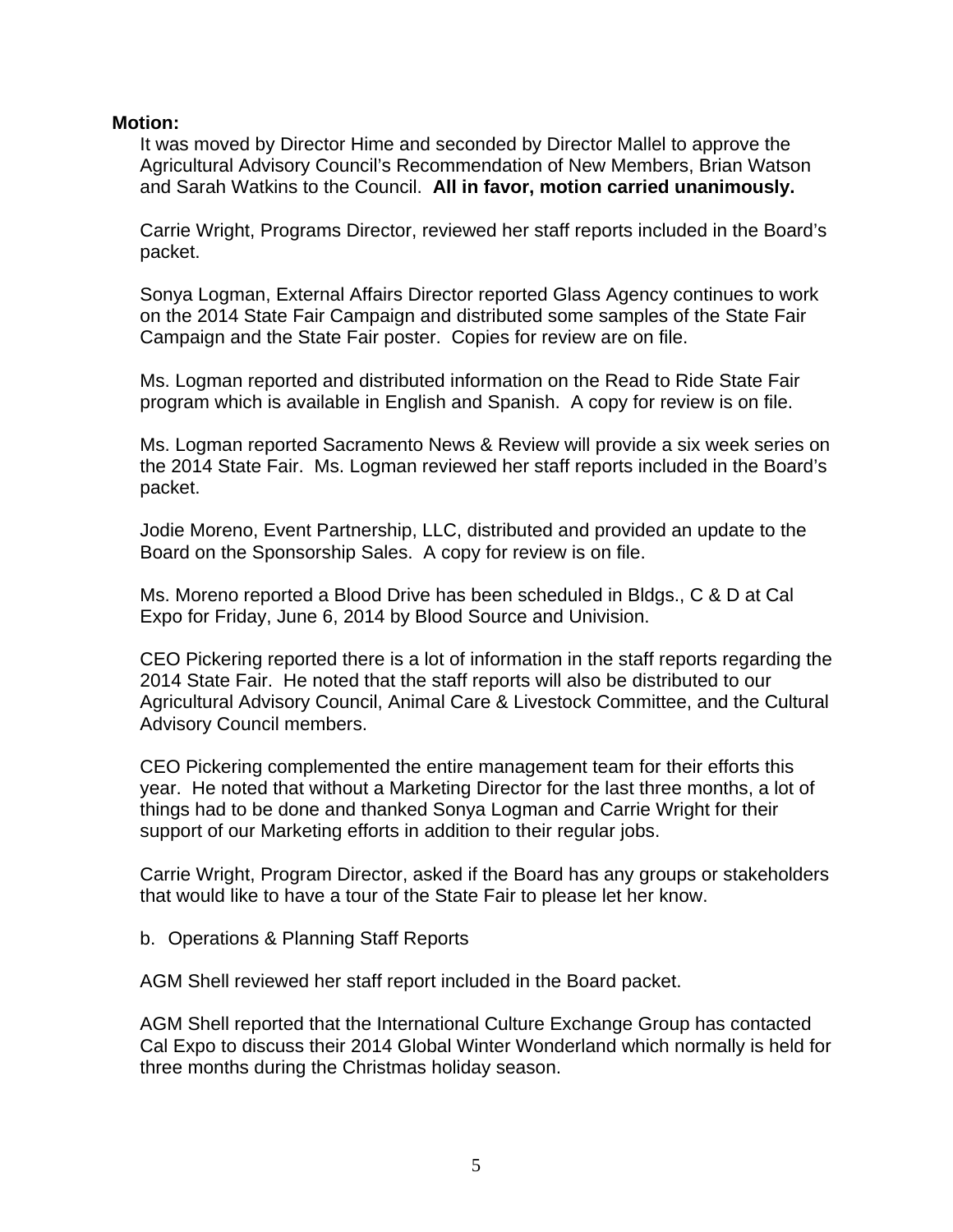# **7. FINANCIAL REPORTS**

- a. Profit & Loss Statement for March 2014
- b. Point Sheet –Profit & Loss for March 2014
- c. Balance Sheet for March 2014
- d. Point Sheet-Balance Sheet for March 2014
- e. Cash Flow for 2012-2014
- f. Cash Flow Chart
- g. Aged Receivable Report
- h. List of Relief of Accountability
- i. Contracts/Purchases Requiring Board Approval
- j. Contracts/Purchases Requiring Board Notification
- k. 2013 California Exposition & State Fair Audit Report

Director Gallagher reviewed the 2013 California Exposition & State Fair Audit Report distributed to the Board. He noted that this is perhaps the cleanest Audit Report in his many years of service on the Board. A copy for review is on file.

Director Hime had a question about the 2010 Observation #8 Compensated Absences. Discussion ensued.

Director Gallagher reported the Committee recommends the approval of the 2013 California Exposition & State Fair Audit Report with the understanding that the auditors will send the Board a final copy next week.

#### **Motion:**

It was moved by Director Hime and seconded by Director Pelote to approve the 2013 California Exposition & State Fair Audit Report.

Director Hime asked the Board to once again review FA 48, Economic Factors and Next Year's Budget, and thinks the top two paragraphs are very positive and the organization is truly moving in the right direction. **All in favor, motion carried unanimously.** 

Director Gallagher reviewed the financial reports for March 2014 included in the Board's packet.

#### **Motion:**

It was moved by Director Muller and seconded by Director Pelote to approve the List of Relief of Accountability. **All in favor, motion carried unanimously.**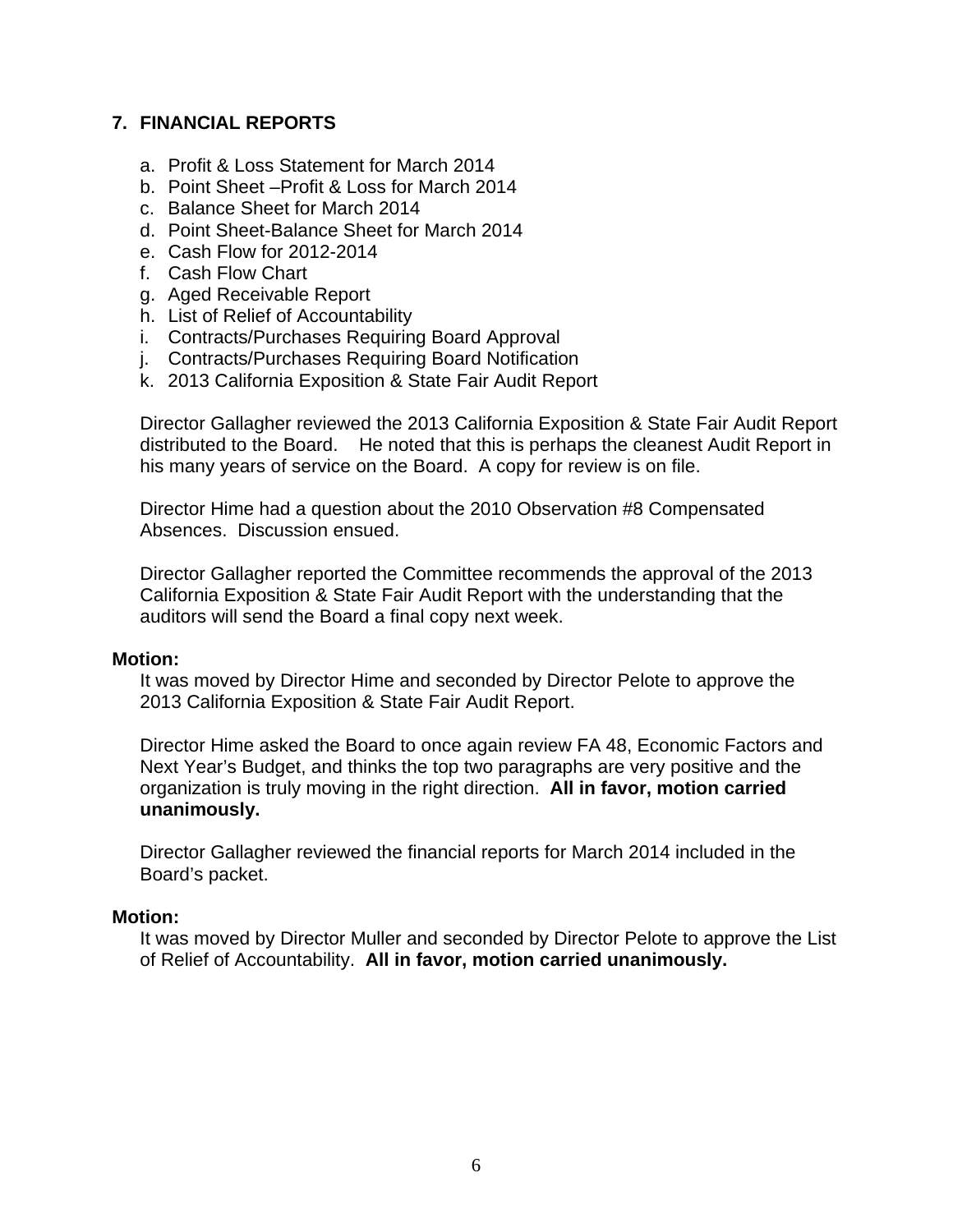It was moved by Director Hime and seconded by Director Nelson to approve the Contracts/Purchases Requiring Board Approval. **All in favor, motion carried unanimously.** 

# **Motion:**

It was moved by Director Muller and seconded by Vice Chair Mallel to approve the financial reports for March 2014. **All in favor, motion carried unanimously.** 

# **8. CONSENT CALENDAR**

a. Review for Approval the California Authority of Racing Fairs (CARF) Memorandum of Understanding

# **Motion:**

It was moved by Director Hime and seconded by Vice Chair Mallel to approve the California Authority of Racing Fairs (CARF) Memorandum of Understanding. **All in favor, motion carried unanimously.** 

- b. Review for Approval Staff's Recommendation of the 2014 Golden Bear Award **Recipient**
- c. Review for Approval Agricultural Advisory Council's Recommendation of the 2014 Wine Lifetime Achievement Award Recipient
- d. Review for Approval Agricultural Advisory Council's Recommendation of the 2014 Vineyard of the Year Award Recipient
- e. Review for Approval Agricultural Advisory Council Support of Staff's Recommendation of the 2014 Agricultural Progress Award Recipient
- f. Review for Approval Scoring Committee's Recommendation of the Technology Champion Award Recipient
- g. Review for Approval Agricultural Advisory Council's Recommendation of New Members to the Agricultural Advisory Council

The Consent Calendar Items b. through g. was completed during the State Fair, Agriculture & Marketing Committee Report.

# **9. CORRESPONDENCE**

CEO Pickering reported seven letters were received for the Board from 4-H and FFA members showing their animals at the Sacramento County Fair during the Junior Livestock Auction. The auction is scheduled for Sunday, May  $25<sup>th</sup>$  if Board members are interested in purchasing an animal at the auction. Copies for review are on file.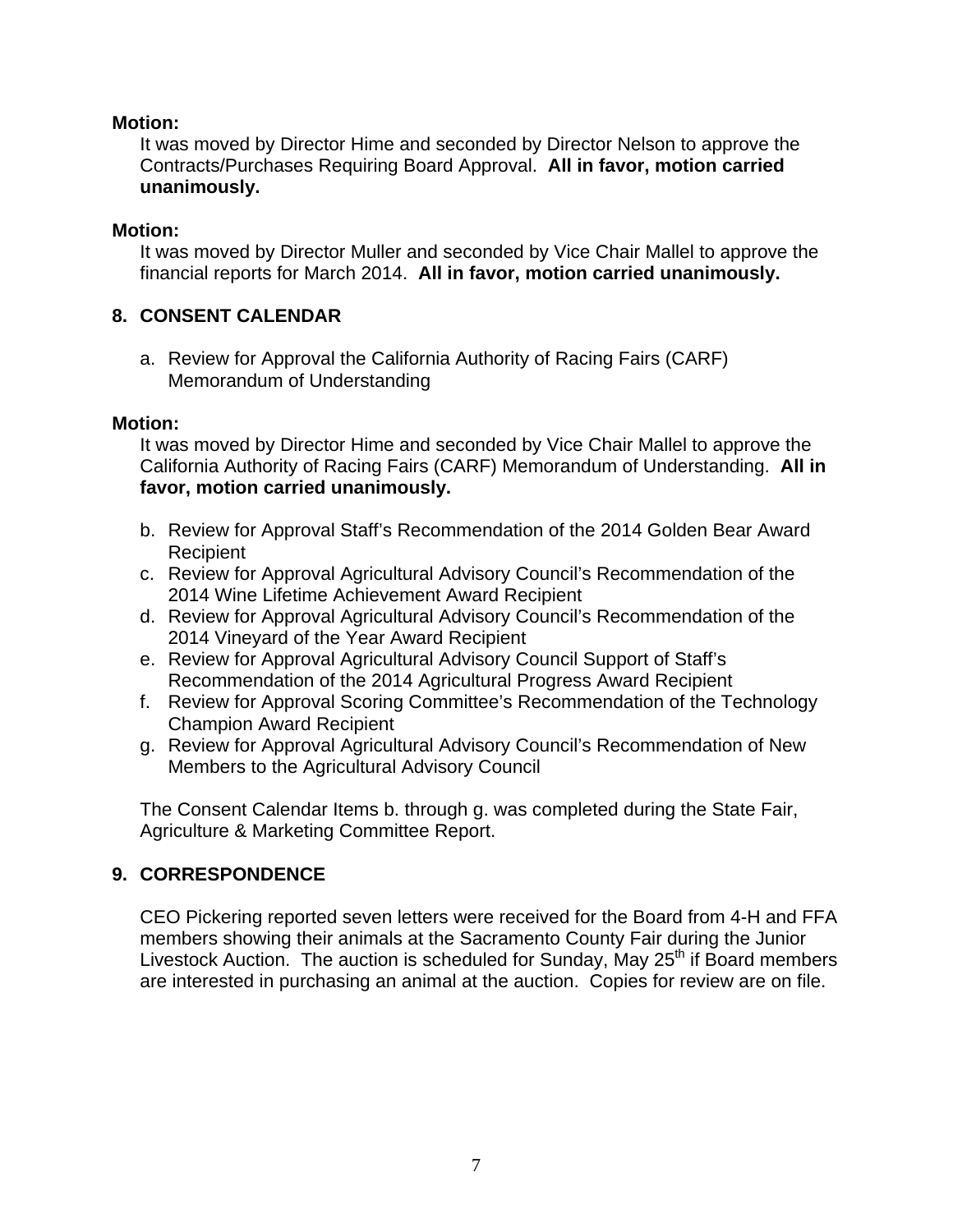#### **10. UNFINISHED BUSINESS**

No items for consideration.

#### **11. NEW BUSINESS**

No items for consideration.

### **12. MATTERS OF INFORMATION**

a. Public Comments

#### Eric Mills, Action for Animals

Mr. Mills asked the Board to discontinue the use of farrowing crates, the sale of hermit crabs and the distribution of goldfish as prizes and read from a letter to the Board. A copy for review is on file.

Mr. Mills announced Virginia Handley, his colleague for over 40 years, passed away on March 20, 2014. A memorial service will be held at the State Capitol, Room 4203 at 3:00 p.m. on Wednesday, May 28, 2014.

#### b. Manager Comments

CEO Pickering reported the California Horse Racing Board unanimously approved Cal Expo's Horse Racing license for the 2014 Race Meet. CEO Pickering also reported the California Horse Racing Board had officially voted to issue three weeks of Thoroughbred racing to the 2015 California State Fair.

CEO Pickering reported the Sacramento Republic Football Club has had sell out games at Hughes Stadium and anticipate the games at Cal Expo's new soccer field will be well attended. The first home game is scheduled at Bonney Field on Friday, June 20, 2014. The first international rugby match is scheduled at Bonney Field on Saturday, June 21, 2014 between the United States and Canada. In addition, a home soccer game is scheduled at Bonney Field on Friday, July 4<sup>th</sup>.

CEO Pickering reported on his South Korea travel for the Fairs, Festivals and Tourism Conference. Unfortunately he arrived 4 days after the ferry tragedy and the entire country was in mourning.

CEO Pickering reported on the Glass Agency State Fair Marketing Campaign.

CEO Pickering complimented Jen and Sam on the completion of the 2013 California Exposition & State Fair Audit. In addition, CEO Pickering complimented Staff for bringing back the Sacramento Mile Race Meet with a new promoter.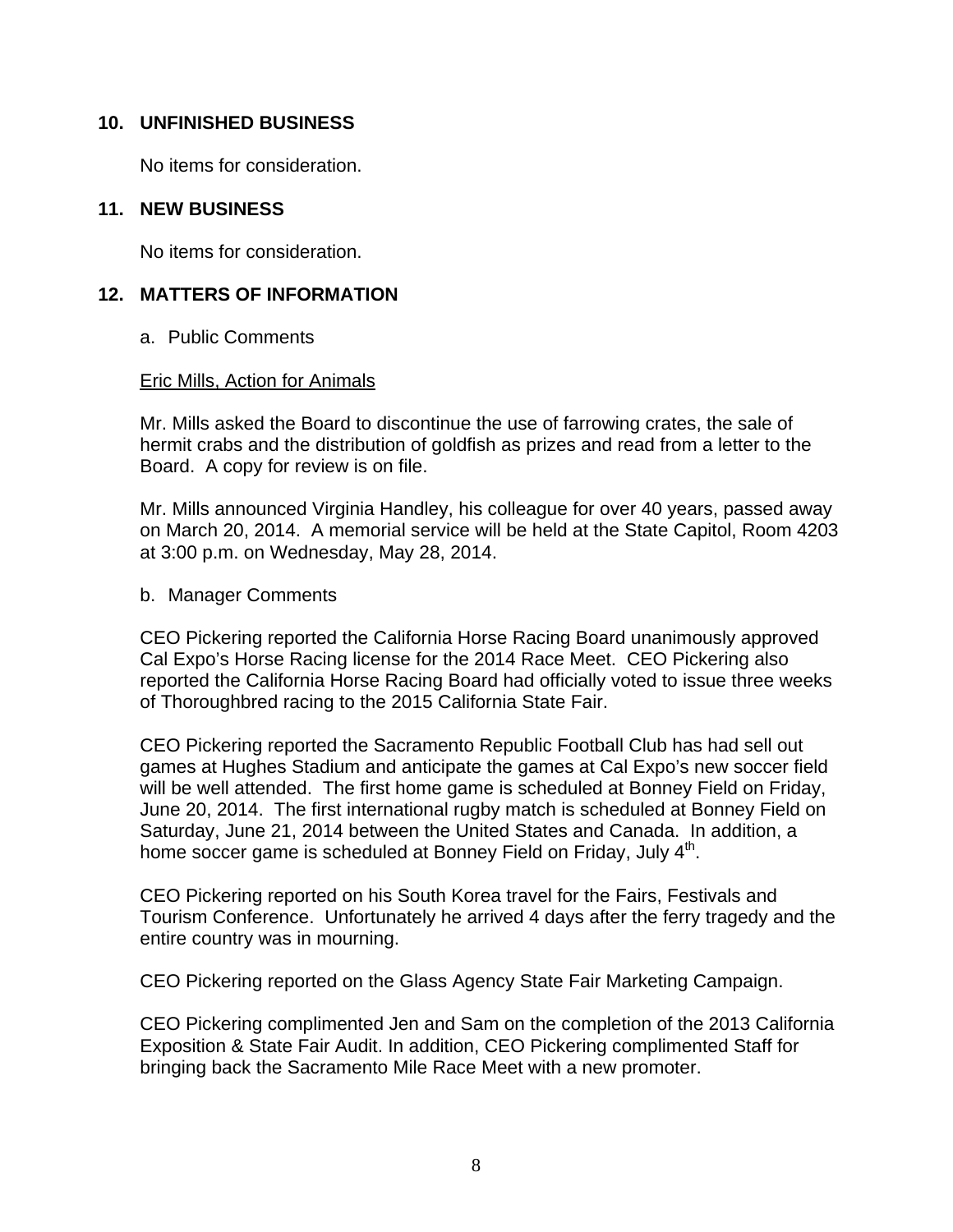#### c. Director Comments

Director Muller thanked the Board for their kind congratulations this past spring and it's been wonderful to hear the positive comments regarding the soccer field stadium and the State Fair.

Director Gallagher invited the Board to attend the Sacramento County Fair and the Sacramento Music Festival.

Director Hime commented great team effort and go State Fair.

Director Pelote commented on the challenges of getting more Counties to participate in the State Fair. External Affairs Director Sonya Logman reported the exhibit was up 10%. Director Pelote supports the new social media strategy in the County Exhibits program.

Vice Chair Mallel invited the Board to attend the Governor's Cup on Saturday, July  $19<sup>th</sup>$  during the 2014 State Fair to provide unity.

Chair Chong reminded the Board the 2014 State Fair Gala is scheduled on Friday, June 27<sup>th</sup>. Chair Chong expressed his gratitude to Staff for all their hard work and anxiously can't wait until the 2014 State Fair.

- d. Next Board Meeting **Friday, September 26, 2014**
- e. Other, if any

### **RECESS**

The Board Meeting was recessed at 2:30 p.m. for Closed Session.

### **13. CLOSED SESSION**

For purposes of discussing matters of 1) pending litigation, 2) real property negotiation and 3) personnel matters related to the General Manager under Government Code Section §11126. The Board will meet in Closed Session to confer with and/or receive legal advice from counsel or the represented delegate.

Closed Session commenced at 2:26 p.m. pursuant to Government Code §11126(e) to confer with and/or receive legal advice from counsel on:

- a. Cuviello, et al. v. Cal Expo, et al.
- b. Personnel

Chair Chong reconvened the Board meeting at 2:42 p.m. with no reportable actions taken by the Board. With no further business to discuss Chair Chong adjourn the regular meeting.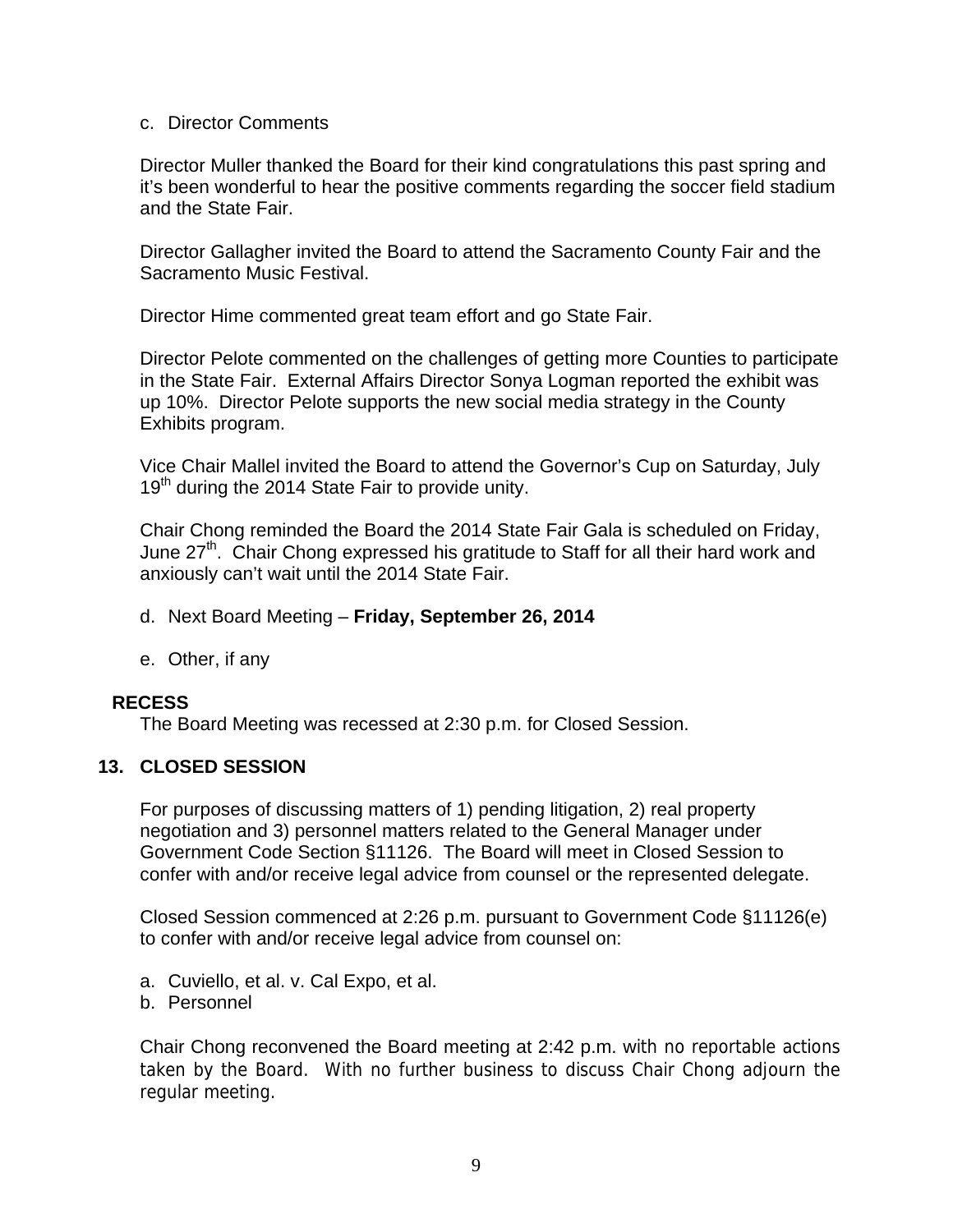# **14. ADJOURNMENT**

The Board of Directors meeting was adjourned at 2:42 p.m.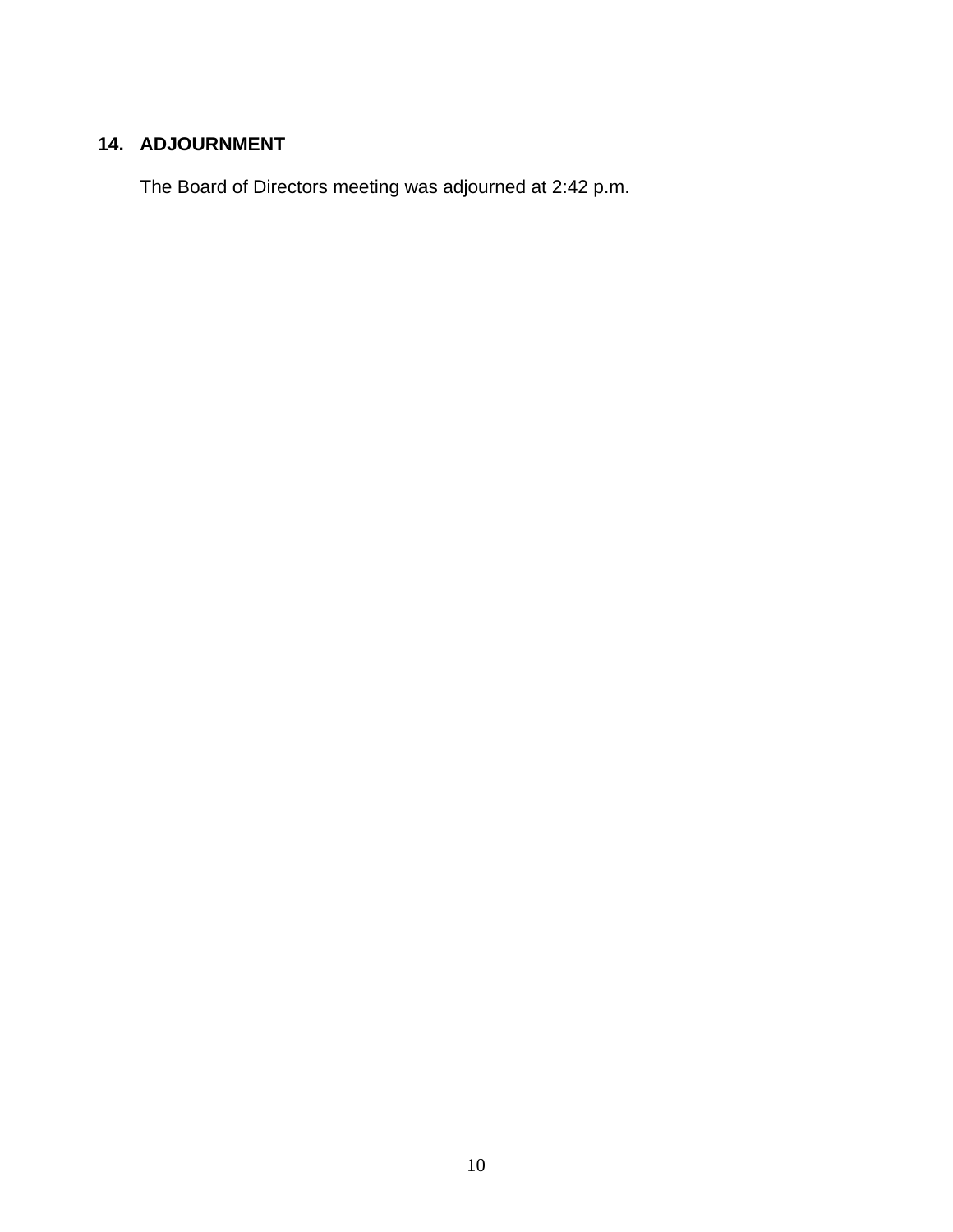# **CALIFORNIA EXPOSITION & STATE FAIR**

Finance & Audit Committee Meeting Minutes Friday, May 23, 2014  $11:00$  a.m.

#### **MINUTES**

Committee Members Present: Committee Members Present:

 Director David Mallel Director Willie Pelote

Committee Member Absent: Committee Member Absent: Director Patrick O'Brien

Staff Present: Chief Executive Officer (CEO) <br>
External Affairs Director 
Rick Pickering<br>
Sonya Loqman External Affairs Director Programs Director **Carrie Wright** Carrie Wright Assistant General Manager, Operations (AGM) Marcia Shell Financial Officer (FO) Samantha Brown Maintenance Operations Manager **Paul Gillingham** Accounting Officer/Supervisor **Accounting Officer/Supervisor** Jennifer Koga **Contracts Manager Contracts Manager** Jan Risso Recording Secretary **Linda Contreras** 

Others Present: Macias Gini & O'Connell LLP Craig Harner

Chair Gallagher called the meeting to order at 11:05 a.m. and dispensed with reading the Mission Statement and Public Comments Statement, as there were no members of the public in the audience.

Director O'Brien was not present and had asked to be excused.

Chair Gallagher moved to New Business Agenda Item #10.

#### NEW BUSINESS

10. 2013 California Exposition & State Fair Audit Report

Craig Harner with Macias Gini & O'Connell LLP reviewed the 2013 Audit Report included in the Board's packet.

Mr. Harner wanted to thank the Committee for the opportunity to present the results of the audit and thanked Management and Staff for their assistance in the completion of the 2013 Audit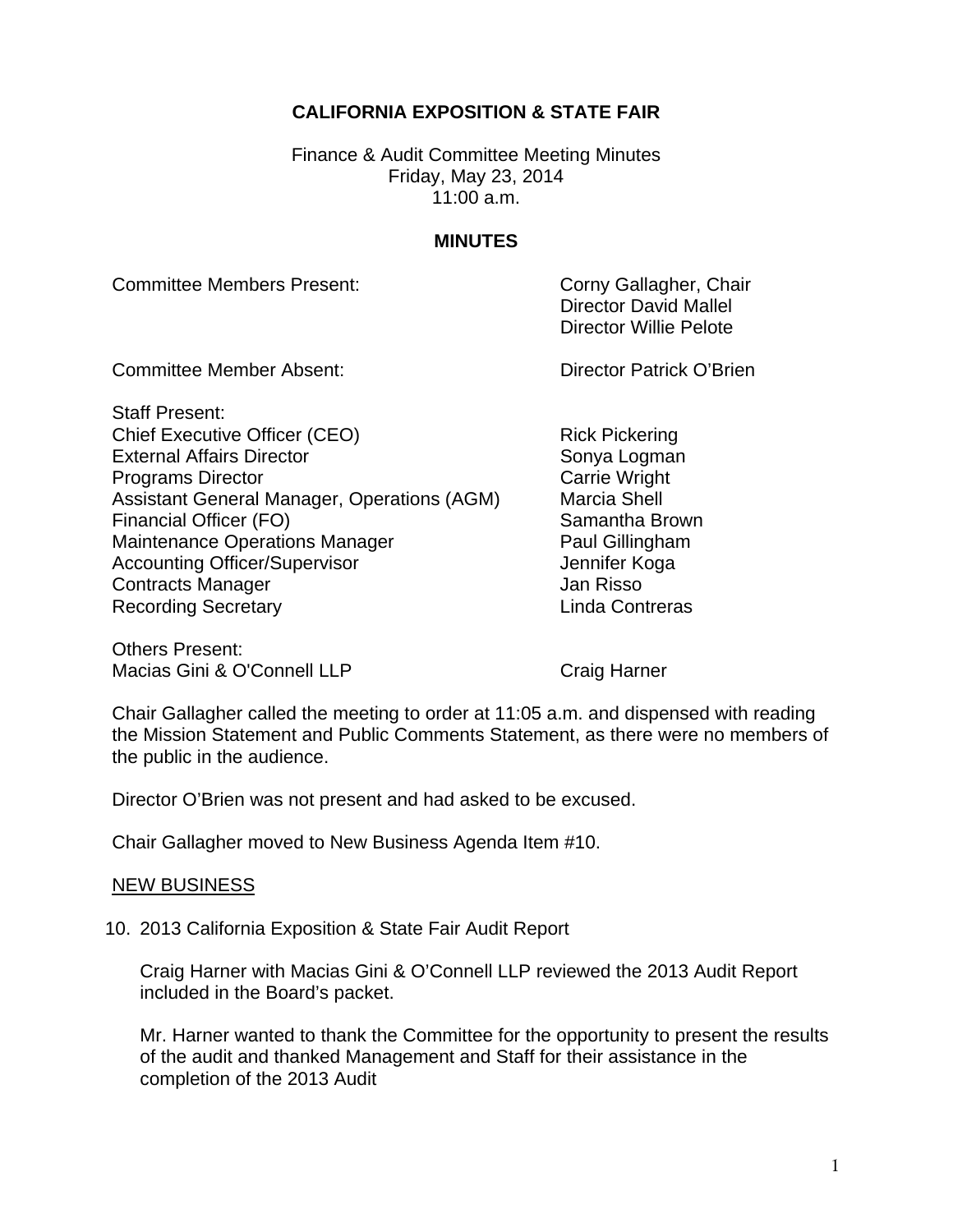Mr. Harner reviewed the 2013 California Exposition & State Fair Audit Report distributed to the Committee.

Mr. Harner reported the Audit Report has not yet been finalized and is marked with "Final Draft". Auditors are awaiting responses from legal counsel for Cal Expo, are still in the process of reviewing them, and do not anticipate any changes to the report presented today. The final audit should be issued next week with no anticipated changes.

Chair Gallagher had a procedure question referring to a "final draft" being presented instead of the final report which may need to be brought back to the Board for approval.

Chair Gallagher complimented the auditors on the process of the completion of the clean audit report.

FO Brown reported the auditors, at the staff's request, will be returning to provide an internal procedures audit during the State Fair which hasn't been completed for 10 years. FO Brown thanked Jennifer Koga, Accounting Officer/Supervisor, for her support in the completion of the 2013 Audit Report.

### **Motion:**

It was moved by Director Pelote and seconded by Director Mallel to accept and recommend to the Board for approval the 2013 Audit Report subject to obtaining the final copy from Macias, Gini & O'Connell, without significant changes. **All in favor, motion carried.** 

- 1. Profit & Loss Statement for March 2014
- 2. Point Sheet-Profit & Loss for March 2014
- 3. Balance Sheet for March 2014
- 4. Point Sheet-Balance Sheet for March 2014
- 5. Cash Flow for 2012-2014
- 6. Cash Flow Chart
- 7. Aged receivable Report
- 8. List of Relief of Accountability
- 9. Contracts/Purchases Requiring Board Approval
- 10. 2013 California Exposition & State Fair Audit Report
- 11. Review for Approval the California Authority of Racing Fairs (CARF) Memorandum of Understanding

FO Brown reviewed the financial statements for March 2014 and included in the Board packet.

### **Motion:**

It was moved by Director Pelote and seconded by Director Mallel to recommend to the Board for approval the Request for Relief of Accountability and Contracts/Purchases Requiring Board Approval. **All in favor, motion carried.**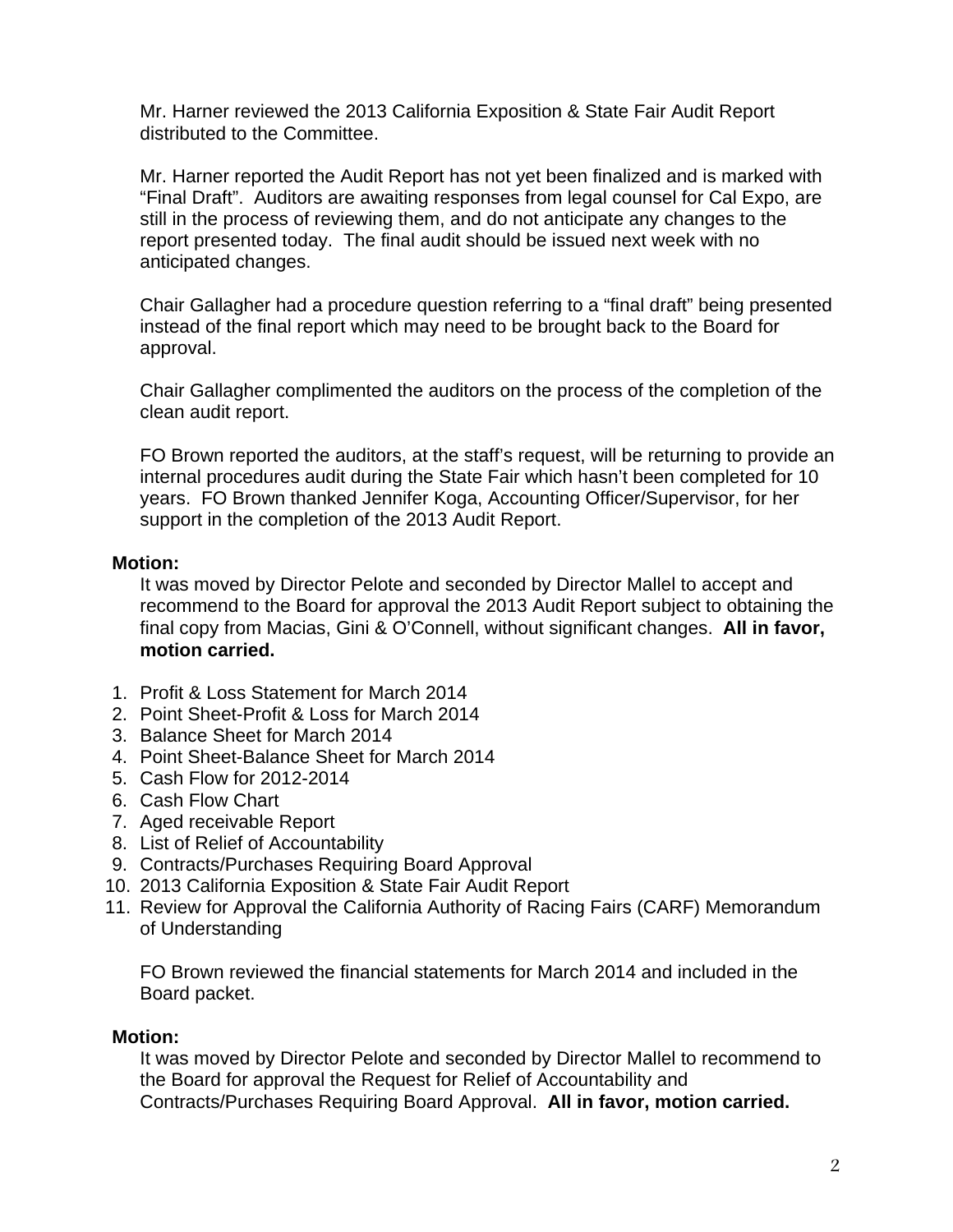It was moved by Director Pelote and seconded by Director Mallel to recommend to the Board for approval the financial statements for March 2014. **All in favor, motion carried.** 

# MATTERS OF INFORMATION

1. Contracts/Purchases Requiring Board Notification

The Committee had no questions.

# ADJOURNMENT

The Finance & Audit Committee meeting adjourned at 11:50 a.m.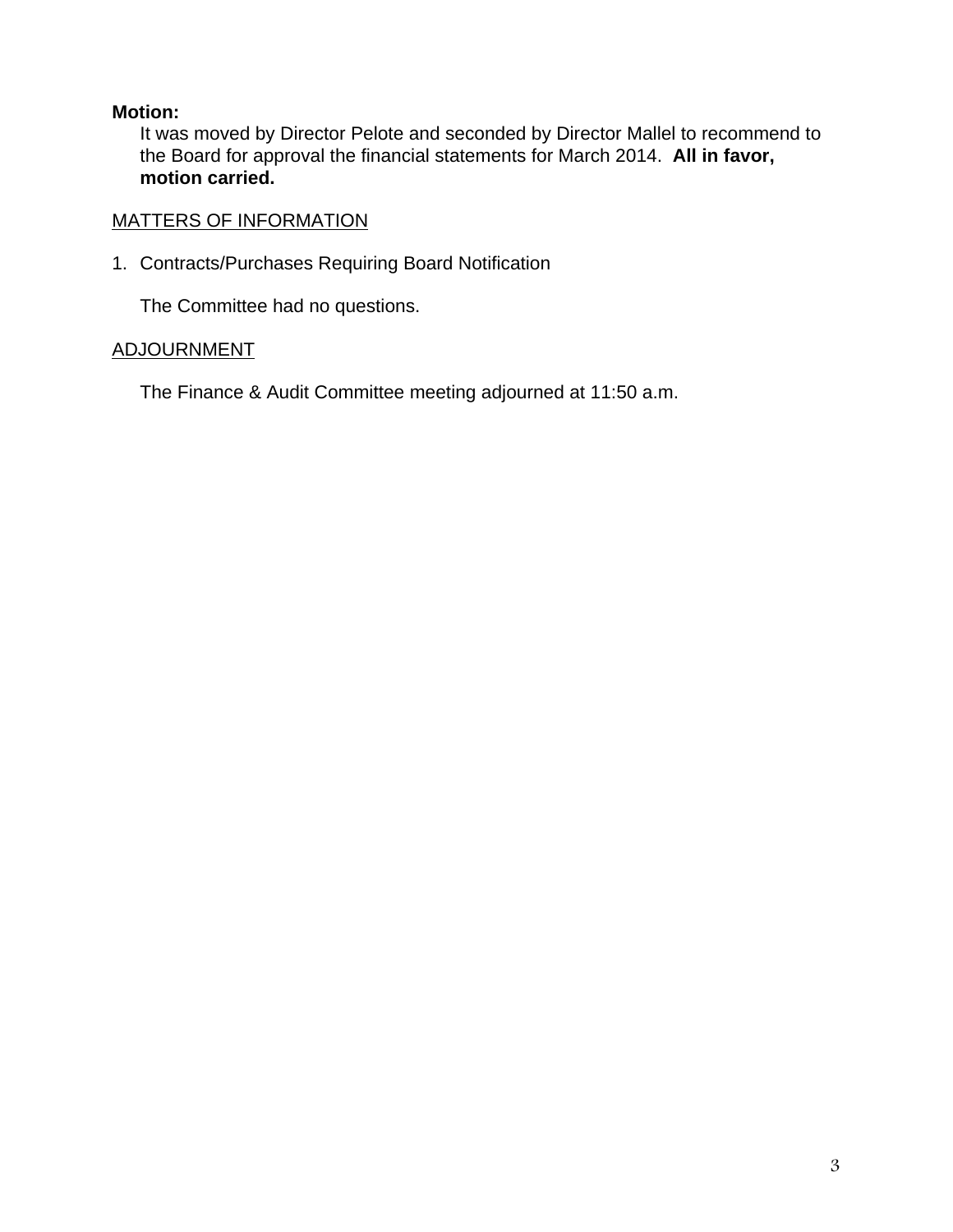# **CALIFORNIA EXPOSITION & STATE FAIR**

State Fair, Agriculture & Marketing Committee Meeting Minutes Friday, May 23, 2014 10:00 a.m.

#### **MINUTES**

Committee Members Present: The Muller Hallie Muller, Chair

 Director Corny Gallagher Director Mark Nelson

Committee Member Absent: Director Rima Barkett

Other Board Member Present: Charles Communist Chevrolet Director David Mallel

Staff Present: Chief Executive Officer (CEO) Rick Pickering External Affairs Director<br>
Assistant General Manager, Operations (AGM) Marcia Shell Assistant General Manager, Operations (AGM) **Chief of Police Changes Chief Craft** Financial Officer (FO) Samantha Brown **Programs Director** Carrie Wright Ag Program Manager **Jay Carlson** Deputy Manager, Programs Greg Kinder Accounting Officer/Supervisor **Accounting Officer/Supervisor** Jennifer Koga Sponsorship Sales **Sponsorship Sales** Jodi Moreno Admin Assistant **Existence** Erick Bi Marketing Assistant Marketing Assistant Marketing Assistant Recording Secretary **Linda Contreras** 

Others Present:

Ovations FanFare Nick Nicora

Chair Muller called the meeting to order at 10:02 a.m. and dispensed with reading the Mission Statement and Public Comments Statement, as there were no members of the public in the audience.

Director Barkett was not present and had asked to be excused.

#### NEW BUSINESS

- 1. Review for Approval Staff's Recommendation of the 2014 Golden Bear Award Recipient
- 2. Review for Approval Agricultural Advisory Council's Recommendation of the 2014 Wine Lifetime Achievement Award Recipient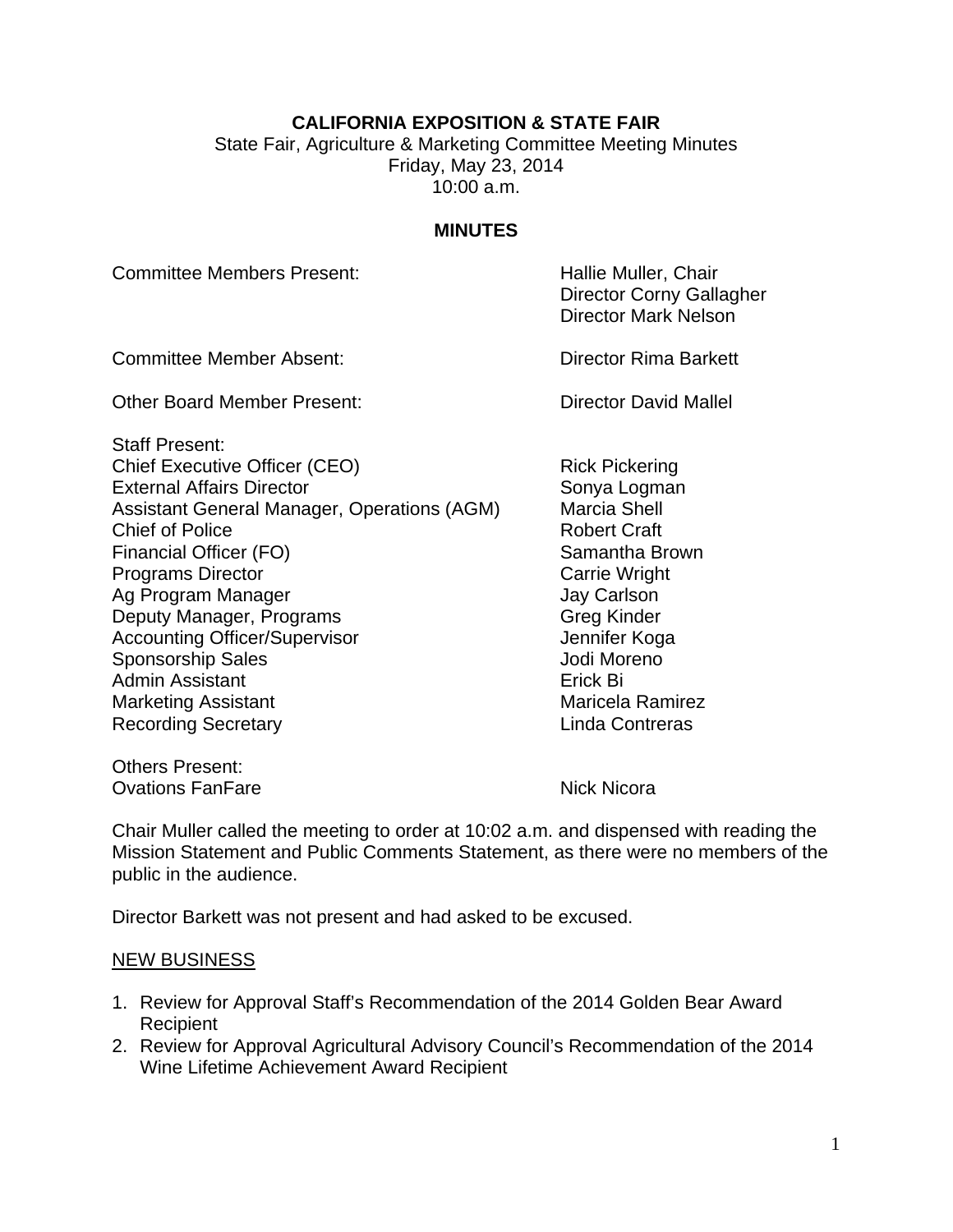- 3. Review for Approval Agricultural Advisory Council's Recommendation of the 2014 Vineyard of the Year Award Recipient
- 4. Review for Approval Agricultural Advisory Council Support of Staff's Recommendation of the 2014 Agricultural Progress Award Recipient
- 5. Review for Approval Scoring Committee's Recommendation of the Technology Champion Award Recipient
- 6. Review for Approval Agricultural Advisory Council's Recommendation of New Members to the Agricultural Advisory Council

Programs Director, Carrie Wright distributed to the Committee information on the 2014 Golden Bear Award Recipient, 2014 Vineyard of the Year Award Recipient the 2014 Agricultural Progress Award Recipient information. Copies for review are on file.

CEO Pickering reported that for the awards listed, staff would like to see these brought to the Board in April next year. Staff needs time to notify the recipients of the awards being presented at the State Fair Gala. Staff will take this into consideration for next year's Board's notification.

Programs Director, Carrie Wright reported the recipient of the 2014 Golden Bear Award is Golden1. CEO Pickering reported that when Golden1 was notified, they were very honored and humbled. As you recall, Golden1 provided \$100,000 towards the installation of the CALIFORNIA letters at Cal Expo.

Director Nelson asked with only two members present can the Committee approve.

CEO Pickering responded that it can be reported that it was the consensus of the Committee members present to recommend for approval.

Programs Director, Carrie Wright reported that the Agricultural Advisory Council's Recommendation for the 2014 Wine Lifetime Achievement Award Recipient, has decline due to the fact that they are unable to attend the State Fair Gala to accept the award. They would prefer to accept the award in person. Staff's recommendation is to hold this award until next year.

Programs Director, Carrie Wright reported that the Agricultural Advisory Council's Recommendation for the 2014 Vineyard of the Year Award Recipient is Bechthold Vineyard. Bechthold Vineyard is the longest operating vineyard in Lodi since 1886.

Programs Director, Carrie Wright reported the Agricultural Progress Award will be presented to two recipients, Harold Petersen who retired from the Milk Advisory Board and Patsy Gilbert who developed the Livestock Quality Assurance Program. These awards have previously been awarded at the State Fair Gala but this year there is a change and the awards will be presented during the State Fair. The awards will be presented to Ms. Gilbert during Junior Livestock week and Mr. Petersen's during Dairy week at the Livestock Show Ring.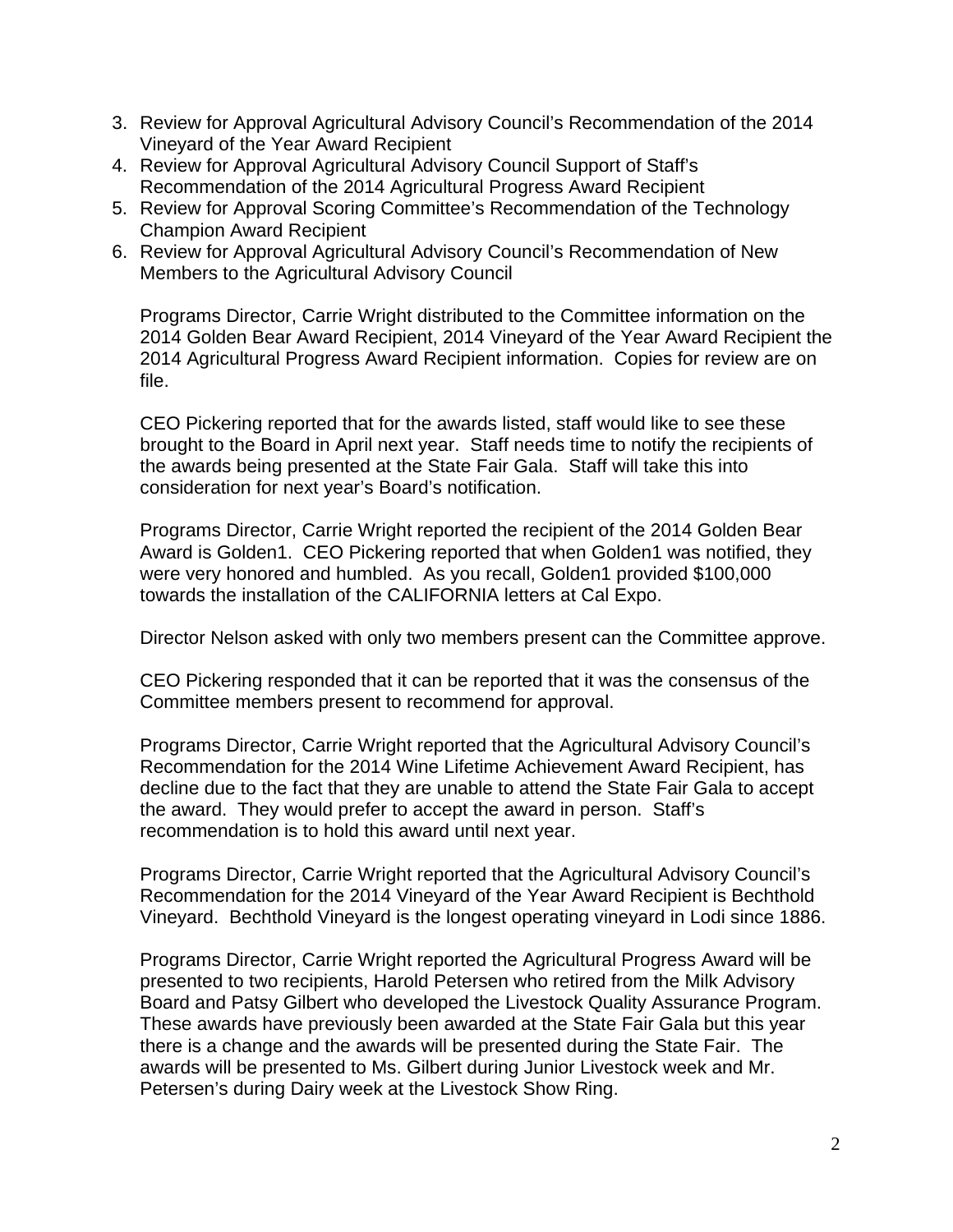CEO Pickering reported Ms. Gilbert currently is on the Alameda County Fair Board and developed the Youth Ethic Training Program Statewide for 4H.

External Affairs Director, Sonya Logman reported that in partnership with the Department of Technology, the Technology Champion Award was established this year. The recipient is Robert Tse, who is with the U.S. Department of Agriculture Rural Development, for all his contributions to technology in California.

Programs Director, Carrie Wright reported the Agriculture Advisory Council is recommending Brian Watson and Sarah Watkins as members to the Council.

Chair Muller commented we need to take a good look at the members of the Agriculture Advisory Council and create a good practice for keeping the membership list up to date, make sure members are attending meetings, and being active contributors to the State Fair.

#### MATTERS OF INFORMATION

1. Staff Reports

Programs Director, Carrie Wright reported Staff is continuing to oversee State Rules. Staff is also talking to different Fairs about the Porcine Epidemic Diarrhea Virus (PEDV).

Programs Director, Carrie Wright reported the Agricultural Advisory Council's Livestock & Animal Care Committee was held on May 15<sup>th</sup>. There was a lot of policy review, good feedback and general information. There were public comments which mostly revolved around goldfish being given out as "prizes" by the Carnival. The public supported the concept of the possibly creating a dog adoption program at the State Fair.

Chair Muller asked if there have been any reports of the PEDV virus at any County Fairs. Ms. Wright reported there have been no cases at County Fairs, but 7 reported cases in California.

Programs Director, Carrie Wright reviewed her staff reports included in the Board packet.

External Affairs Director, Sonya Logman reported Glass Agency continues to work on the advertising campaign for the 2014 State Fair and distributed samples to the Committee for their review, including the official poster. The Sacramento News & Review will provide a publication on the 2014 State Fair. The State Fair's new website, CA**StateFair**.org is up and more user-friendly. State Fair programming is expected to be up by June  $1<sup>st</sup>$ .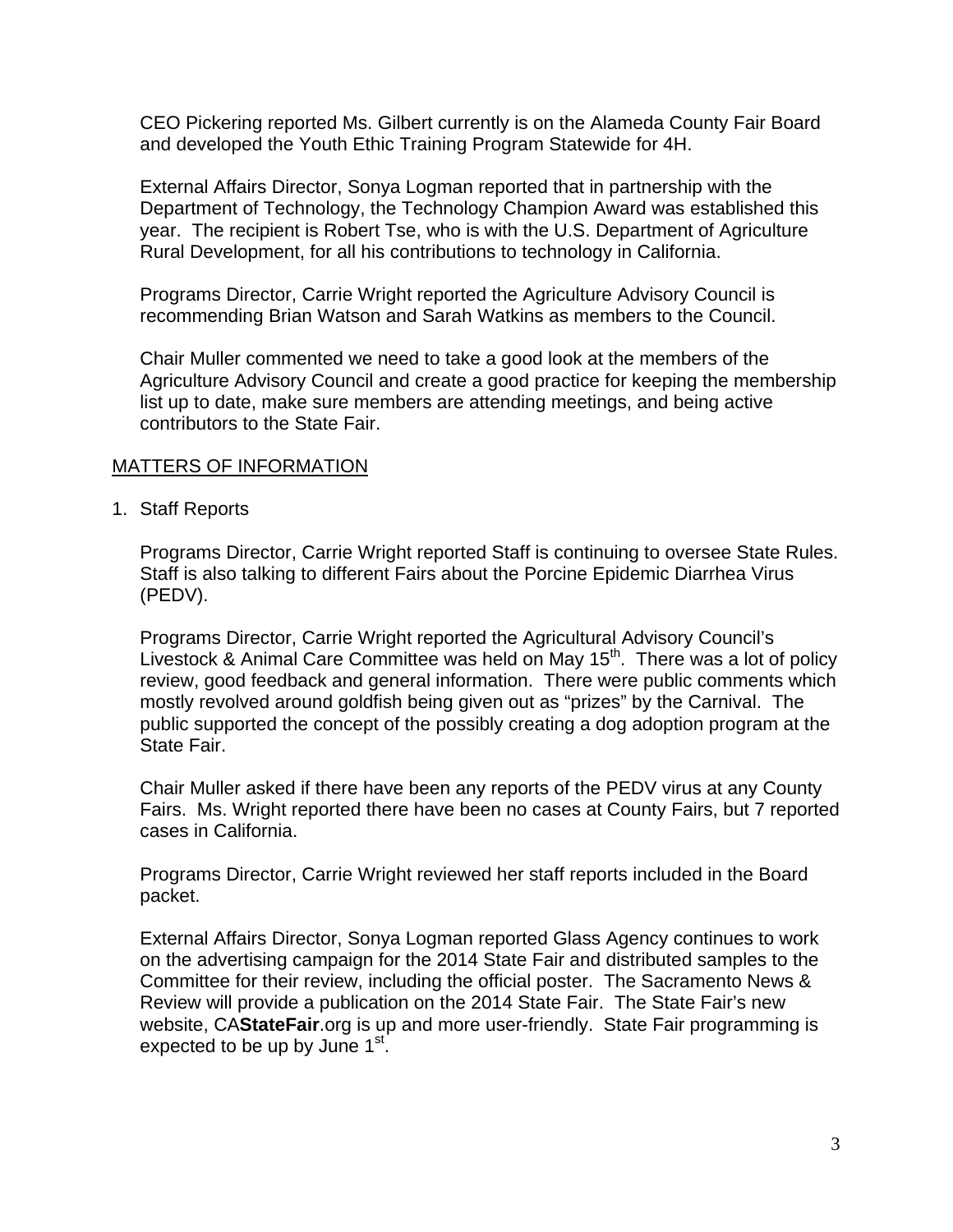External Affairs Director, Sonya Logman reported on promotions and opportunities for State Fair ticket sales with Costco and SaveMart.

External Affairs Director, Sonya Logman reviewed her staff reports included in the Board packet.

Sponsorship Sales, Jodi Moreno distributed to the Committee an updated Sponsorship Sales report. A copy for review is on file.

Director Gallagher arrived at 10:42 a.m.

Programs Director, Carrie Wright provided an update on the Read to Ride program with the Elk Grove School District.

Chair Muller thanked both Sonya and Carrie for assisting with the Marketing program for the State Fair in the absence of a Marketing Director.

Programs Director, Carrie Wright reported on the State Fair Gala and some changes have been made to the awards program, so as not to be so long. Staff is in discussion with the Friends of the Fair on whether the Silent Auction will be held.

2. State Fair 2014 General Update

CEO Pickering reported changes have been made to several sight lines at the Farm, the Forest Center and the Racetrack area. In addition, new locations will be added for some food booths outside of the Blues & Brews area.

CEO Pickering reported signage will be placed around the Fairgrounds regarding the drought and our part in conserving water.

CEO Pickering reported the California Horse Racing Board meeting was hosted by Cal Expo last month at the Racetrack. Directors Pelote and Nelson attended the meeting.

CEO Pickering asked the Committee, now that a quorum was present, to approve the agenda items listed under New Business.

#### **Motion:**

It was moved by Director Nelson and seconded by Director Gallagher to approve and recommend to the Board for approval the award recipients for the 2014 Golden Bear Award, 2014 Vineyard of the Year Award, 2014 Agricultural Progress Award and the 2014 Technology Champion Award. **All in favor, motion carried.**